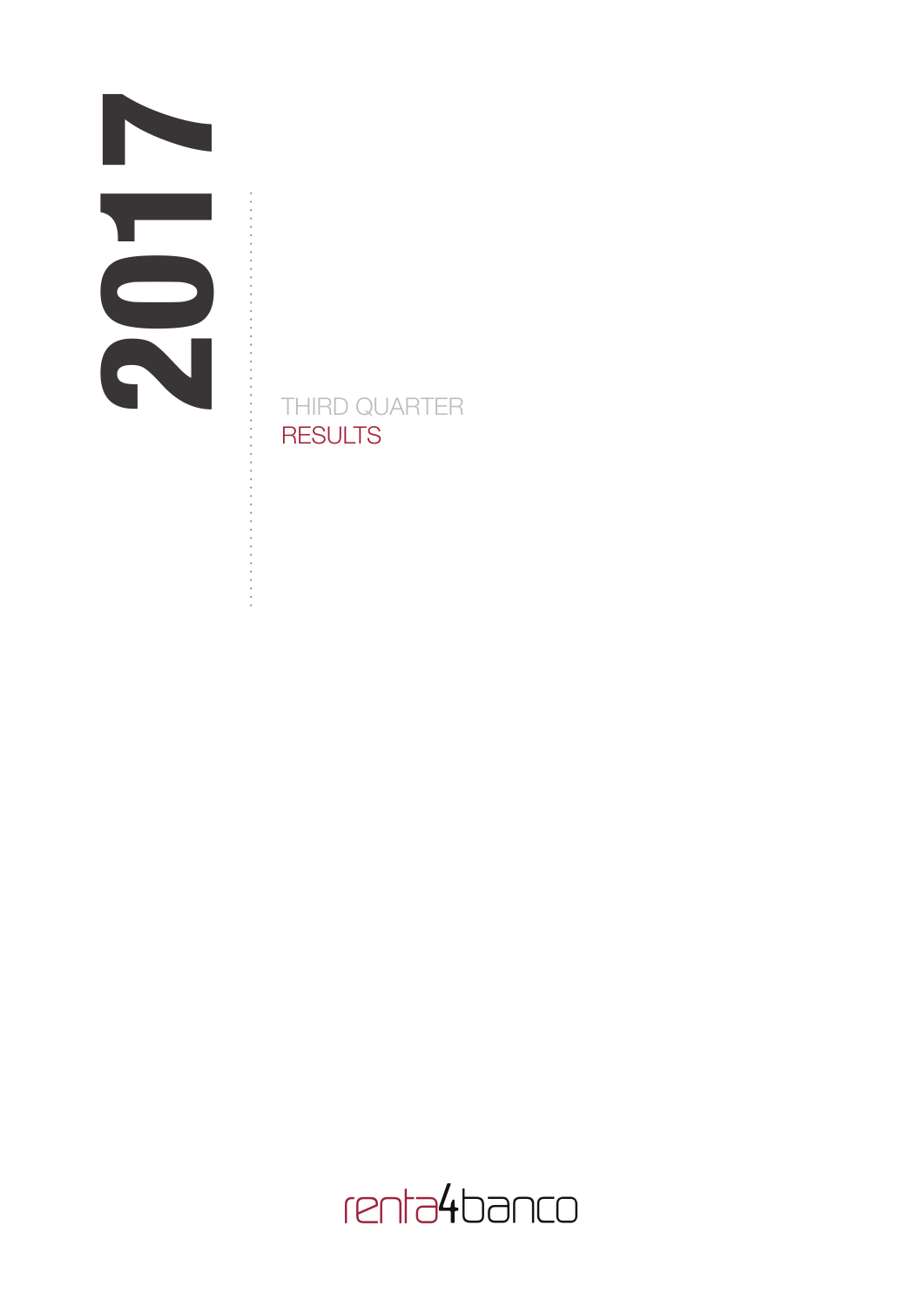# **Highlights**

Renta 4 Banco has reached during the first nine months of 2017 a Net Profit attributed to the Group of 10.6 million Euros versus 8.3 million Euros in the same period last year. This represents an increase of 27.3%.

The Bank's Capital Ratio CET1 Fully Loaded stands at 16.2% comfortably above current regulatory requirements and amongst the highest in the sector.

The Bank's return on equity, ROE, is circa 17.1% again well above the sector average.



During the first nine months of 2017 we continue to experience a strong and constant growth in clients assets and assets under management.

During the period, assets in our proprietary network have increased by 38.0% reaching a total of 10,585 million Euros. Assets under management have increased by 27.1% reaching a total of 9,057 million Euros.

Net inflows over the period in our proprietary network have reached 860 million Euros.

Net commissions plus exchange differences have increased by 9.6% reaching a total of 48.4 million Euros.

The Board of Director approved at their Board Meeting held on 31 October 2017 to pay in cash an interim dividend of 0.20 euros per share. The dividend will be paid on the 13th November 2017.All shareholders as of the 8th November 2017 will be entitled to it.

. . . . . . . . . . . . . . . . . .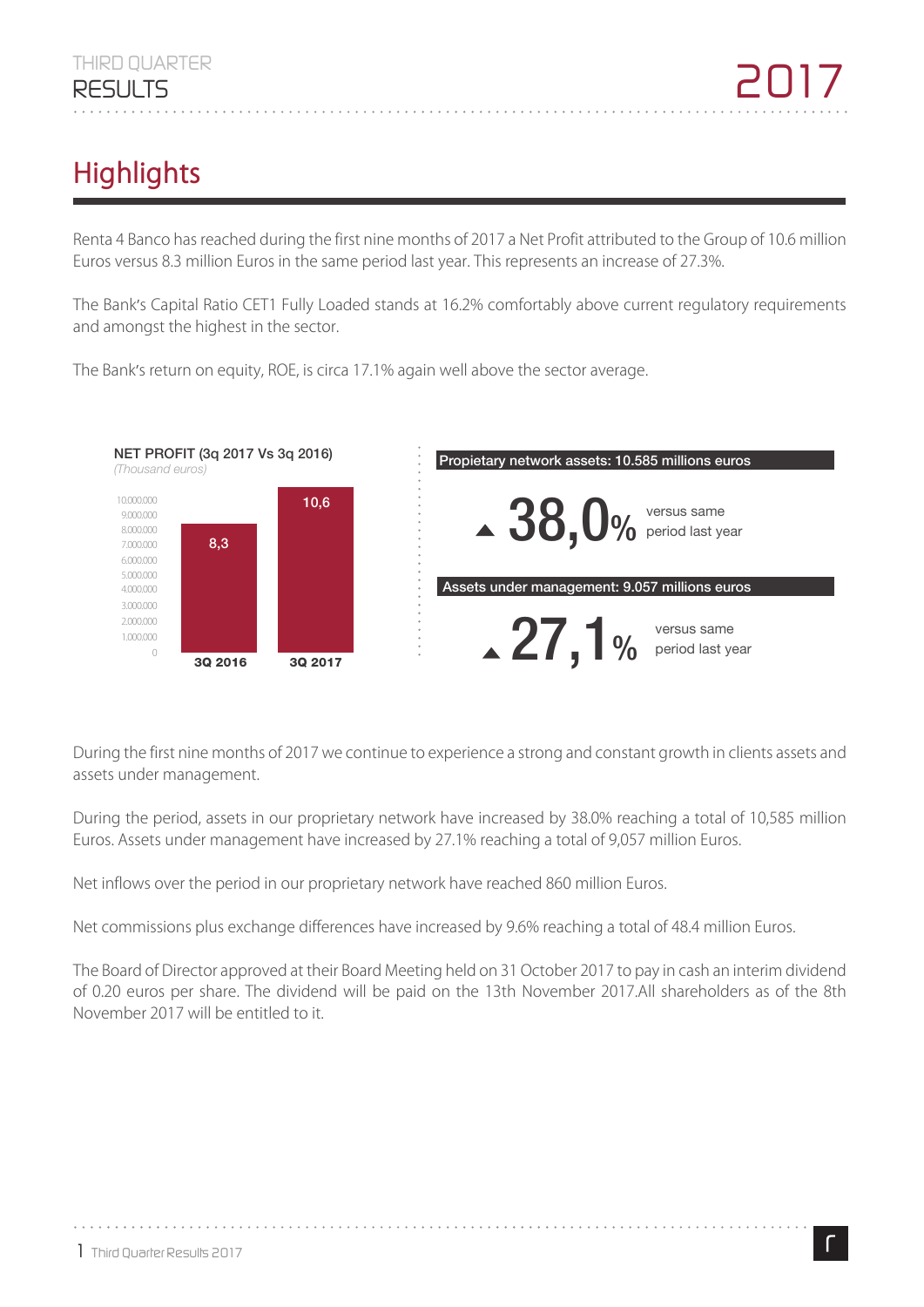# **Operating Data**

| OPERATIONAL DATA                                       | 30 2017  | 30 2016 | $\%$  |
|--------------------------------------------------------|----------|---------|-------|
|                                                        |          |         |       |
| <b>Number of Clients</b>                               | 474,035  | 416,608 | 13.8% |
| of Proprietary Network                                 | 73,259   | 67,564  | 8.4%  |
| of Third Party Network                                 | 400.776  | 349.044 | 148%  |
| Total Assets (million Euros)                           | 19,251   | 14,589  | 32.0% |
| Equities                                               | 8.789    | 6,487   | 35.5% |
| Investment Funds (proprietary and third party)         | 4.824    | 3.705   | 30.2% |
| Pension Funds                                          | 3.118    | 2.543   | 22.6% |
| <b>SICAVs</b>                                          | 1.115    | 877     | 27.1% |
| Others                                                 | 1.405    | 977     | 43.8% |
| Assets Proprietary Network (million Euros)             | 10,585   | 7,673   | 38.0% |
| Assets Third Party Network (million Euros)             | 8,666    | 6,916   | 25.3% |
| Total Assets Temporary of Banco Madrid (million Euros) | $\Omega$ | 1,203   |       |

| FINANCIAL INDICATORS (THOUSAND EUROS)           | 30 2017   | 302016    | %     |
|-------------------------------------------------|-----------|-----------|-------|
|                                                 |           |           |       |
| Fee and commission income                       | 96,733    | 88,143    | 97%   |
| Fee and commission expenses                     | $-50,364$ | $-45.510$ | 107%  |
| Net Commissions Received                        | 46,369    | 42,633    | 8.8%  |
| Exchange differences (net)                      | 2,022     | 1.531     | 32.1% |
| Net Commissions Received + Exchange differences | 48.391    | 44.164    | 96%   |
| Financial Margin                                | 2.373     | 2.306     | 2.9%  |
| Result of Financial Operations                  | 5.471     | 3.497     | 56.4% |
| Cost of Operation                               | 41.576    | 38.252    | 87%   |
| Profit from Operating Activities                | 15,144    | 11.973    | 26.5% |
| Net Profit                                      | 10,426    | 8.329     | 25.2% |
| EPS                                             | 0.26      | 0.20      | 25.2% |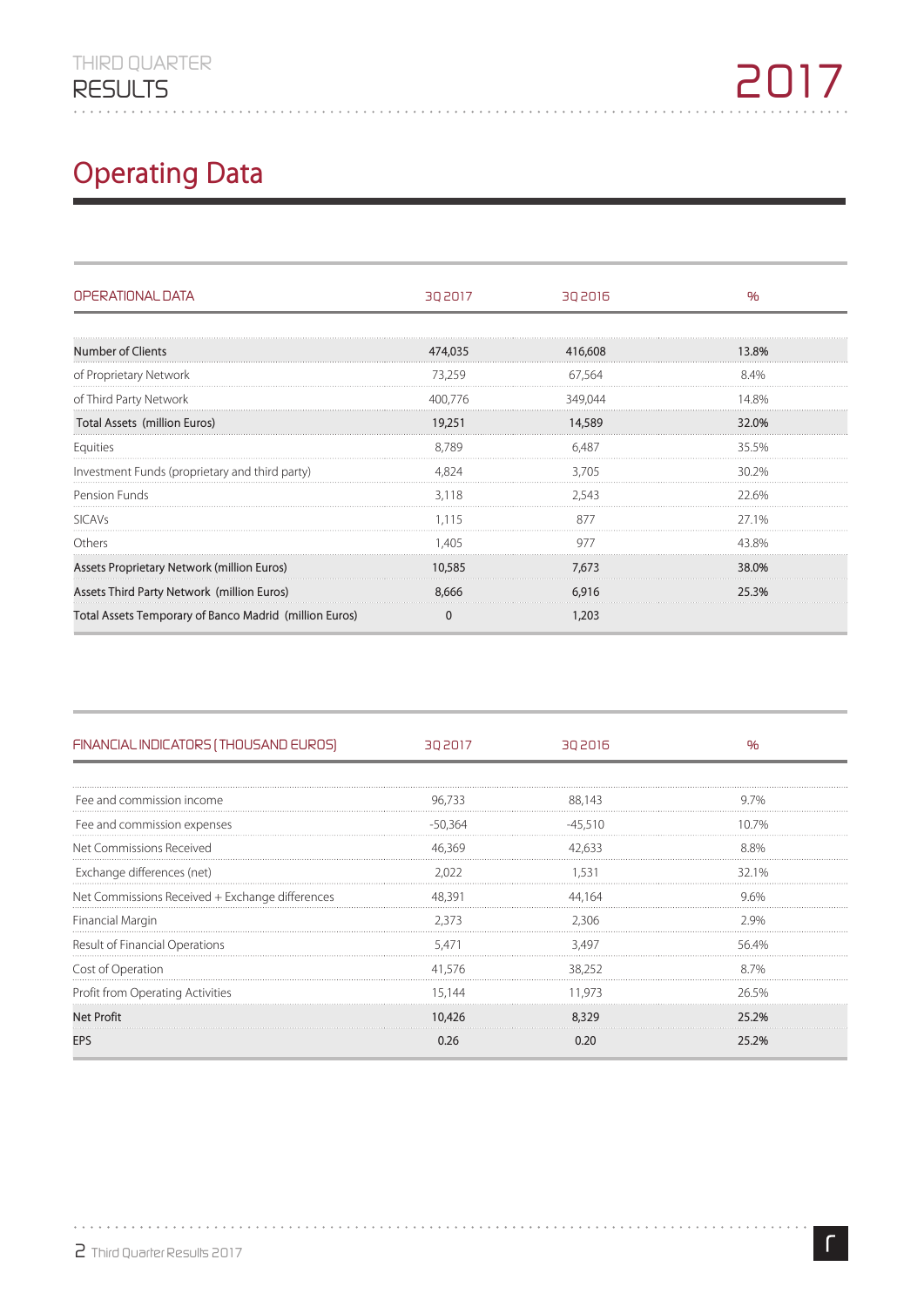# **Operating Data**

| <b>EMPLOYEES (PERIOD AVERAGE)</b> | 30 2017     | 30 2016     | $\frac{1}{2}$ |
|-----------------------------------|-------------|-------------|---------------|
|                                   |             |             |               |
| Employees (period average)        | 465         | 438         | 6.2%          |
| Branch Network (Latam)            | 245 (44)    | 228(34)     | 7.5%          |
| Central services                  | 220         | 210         | 4.8%          |
| Number of Offices                 | 65          | 64          | 1.6%          |
| <b>SHARE</b>                      | 30 2017     | 302016      | $\frac{1}{2}$ |
| Ticker (Reuters/Bloomberg/Adrs)   | RTA4.MA     | RTA4.MA     |               |
| Share Price (€)                   | 5.93        | 5.95        | $-0.3%$       |
| Capitalisation $(\epsilon)$       | 241,310,693 | 242,124,557 | $-0.3%$       |
|                                   |             |             |               |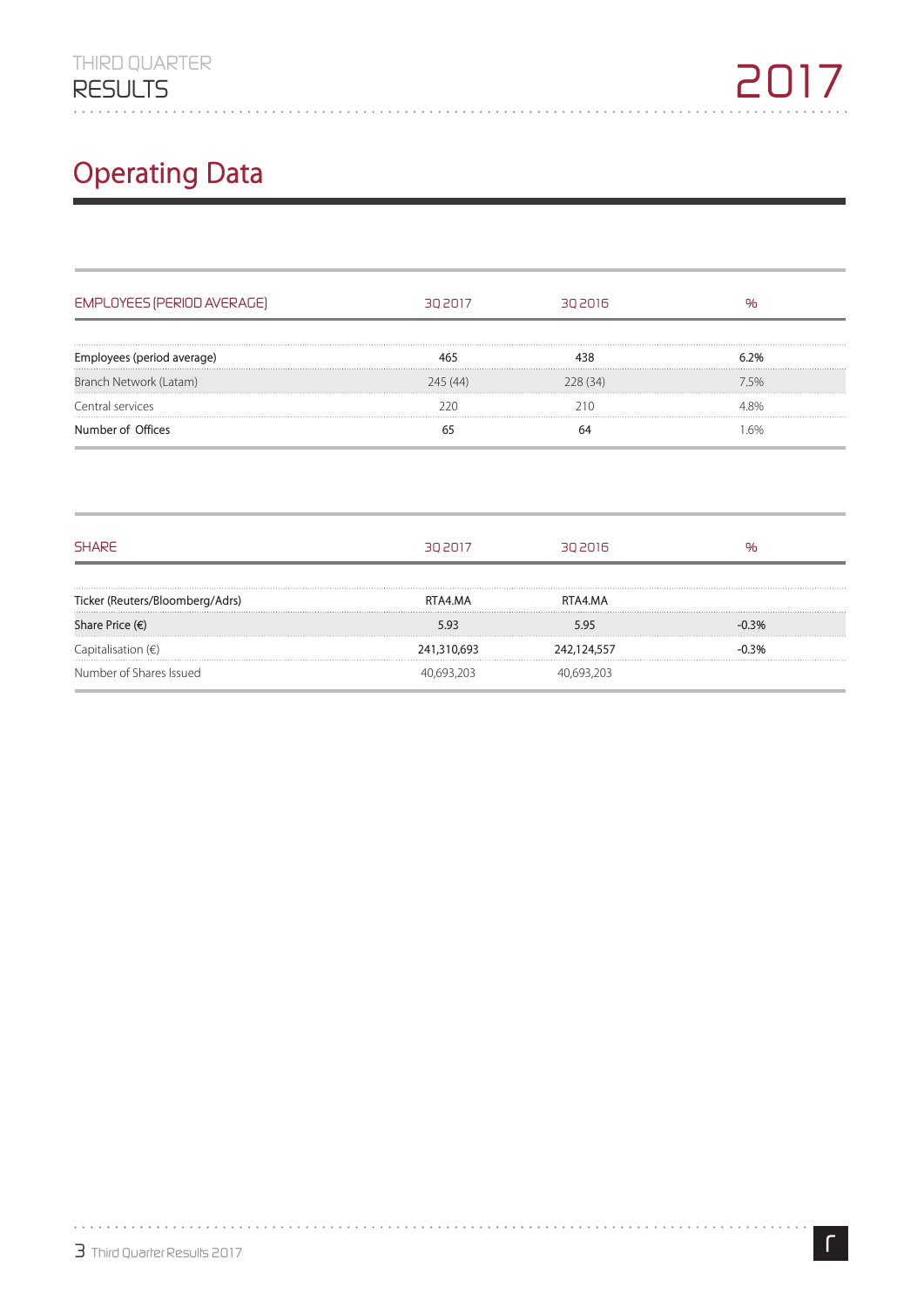## **Operating Data**

Total clients assets under management and administration reached 19,251 million Euros, this means an increase of 32.0% versus the third quarter of 2016. Since December 2016 they have increased by 24.7%

During the first nine months 2017 assets within the proprietary network have reached 10,585 million Euros. Our third party network stands at 8,666 million Euros.

Assets within our proprietary network have increased by 33.6% during the period. During the last twelve months it has increased by 38%.This translates to an increase of 2,912 million Euros.

Asset under management (Investment Funds, Sicavs and Pension Funds) reached 9,057 million Euros. This represents an increase of 27.1% over the same period last year.

Assets in investment funds managed and distributed by Renta 4 have reached 4,824 million Euros versus 3,705 in the same period last year. This represents an increase of 30.2%.

Assets in investment funds managed by Renta 4 Asset Management reached 3,571 million Euros. This represents an increase of 32.6% over the same period last year.

Assets in third party investment fund distributed by Renta 4 have reached 1,253 million Euros. This means an increase of 23.9%

Assets in Sicavs under management have reached 1,115 million Euros. This represents an increase of 27.1% over the same period last year.

Pension Funds' assets under management have increased by 22.6% totaling 3,118 million Euros during the period.

Net asset inflows during the period have increased by 1,521 million Euros. The proprietary network channeled 860 million Euros and the third party network 661 million Euros.

The number of new clients continues to increase. Total number of clients have reached 474,035.The proprietary network accounts for 73,259 clients and the third party network accounts for 400.776.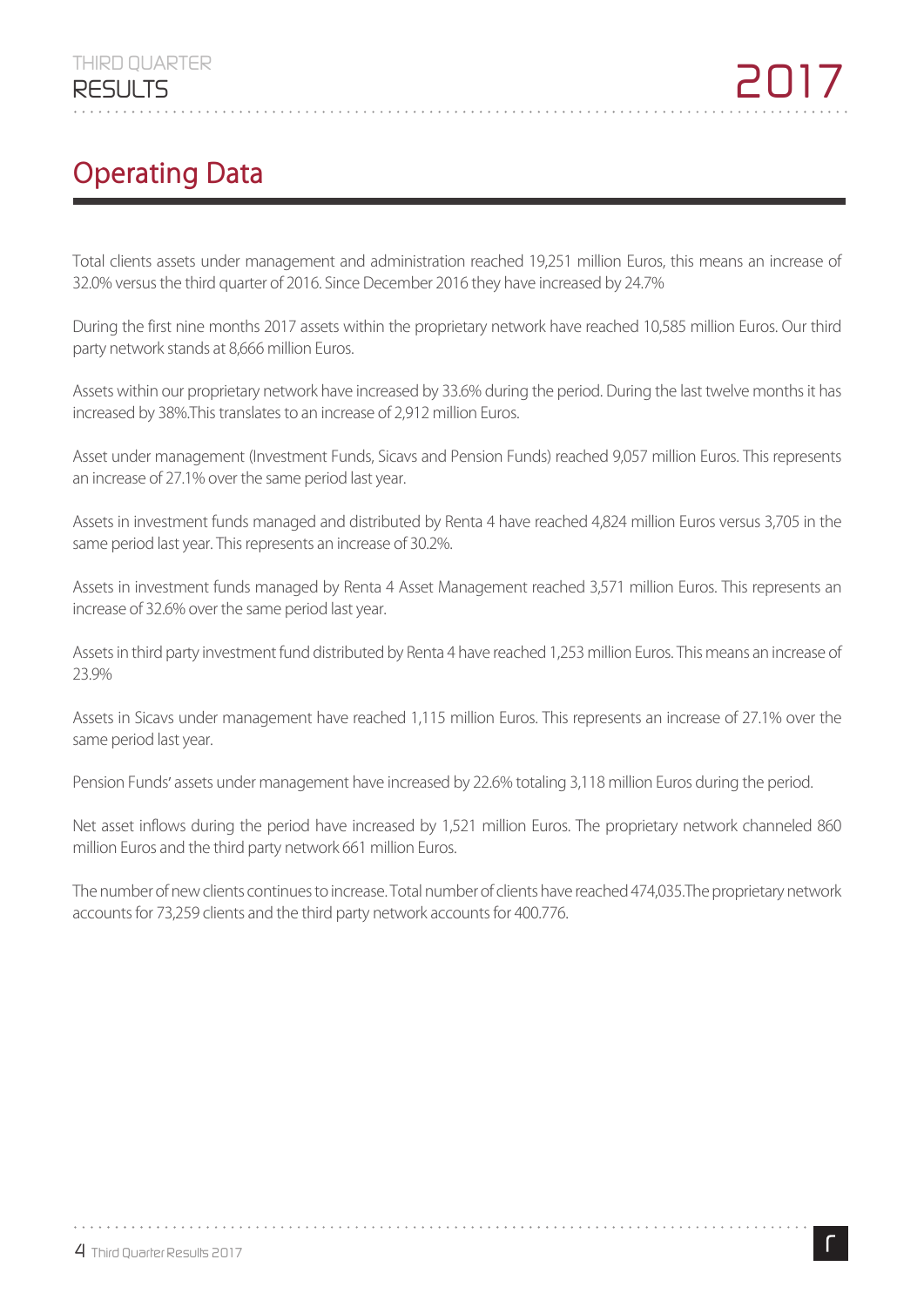#### **Third Quarter: January-September Consolidated Results 2017**

| PROFIT AND LOSS                                                 | 30/09/2017 | 30/09/2016   | %                        |
|-----------------------------------------------------------------|------------|--------------|--------------------------|
| Thousand of euros                                               |            |              |                          |
| Interest and similar income                                     | 2,819      | 2,623        | 7.5%                     |
| Interest expense and similar charges                            | $-446$     | $-317$       | 40.7%                    |
| Net Interest Income                                             | 2,373      | 2,306        | 2.9%                     |
| Return on equity instruments                                    | 249        | 198          | 25.8%                    |
| Profit (loss) of entities accounted for using the equity method | 0          | $-105$       |                          |
| Fee and commission income                                       | 96,733     | 88,143       | 9.7%                     |
| Fee and commission expenses                                     | $-50,364$  | $-45,510$    | 10.7%                    |
| Gains or losses on financial assets and liabilities (net)       | 5,471      | 3,497        | 56.4%                    |
| Exchange differences (net)                                      | 2,022      | 1,531        | 32.1%                    |
| Other operating income                                          | 320        | 143          | 123.8%                   |
| Other operating expenses                                        | $-2,217$   | $-1,332$     | 66.4%                    |
| <b>Gross Margin</b>                                             | 54,587     | 48,871       | 11.7%                    |
| Administrative expenses:                                        | $-35,654$  | $-33,304$    | 7.1%                     |
| a) Personnel expenses                                           | $-22,365$  | $-19,122$    | 17.0%                    |
| b) Other administrative expenses                                | $-13,289$  | $-14,182$    | $-6.3%$                  |
| Depreciation and amortisation                                   | $-3,705$   | $-3,616$     | 2.5%                     |
| Provision expenses (net)                                        | 0          | $\Omega$     |                          |
| Impairment losses on financial assets (net)                     | $-84$      | 22           |                          |
| <b>Operating Profit</b>                                         | 15,144     | 11,973       | 26.5%                    |
| Loss by deterioration rest of assets (net)                      | $\Omega$   | $\Omega$     |                          |
| Gains of susp. assets not clasif. for sale                      | 720        | $\mathbf{0}$ |                          |
| Profit Before tax                                               | 15,864     | 11,973       | 32.5%                    |
| Tax on profit                                                   | $-5,438$   | $-3,644$     | 49.2%                    |
| <b>CONSOLIDATED PROFIT FOR THE YEAR</b>                         | 10,426     | 8,329        | 25.2%                    |
| Profit attributed to minority interests                         | $-172$     | $\mathbf{1}$ | $\overline{\phantom{a}}$ |
| Profit attributed to the parent                                 | 10,598     | 8,328        | 27.3%                    |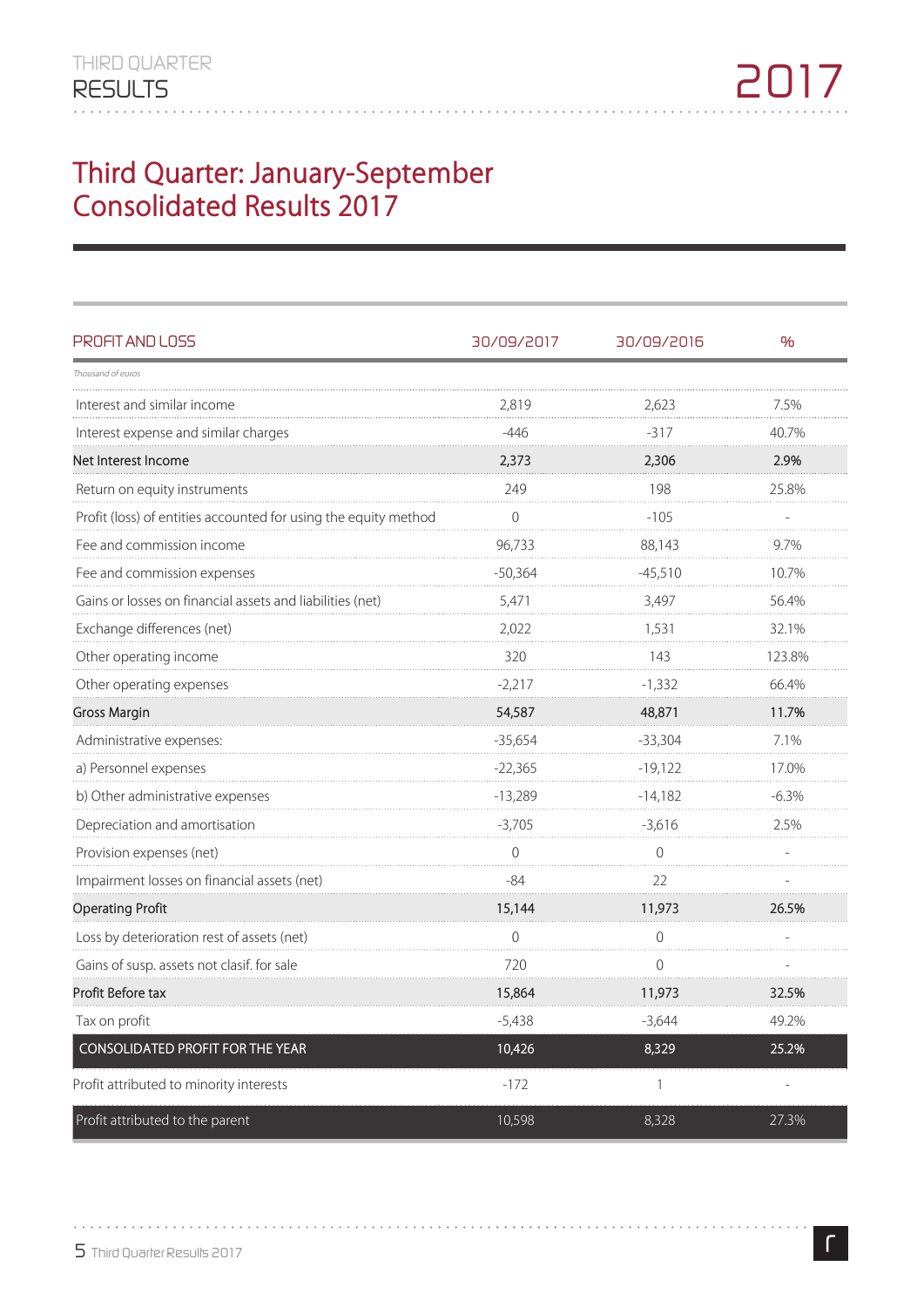### **Consolidated Results 2017**

Net Profit attributed to the Group has reached 10.6 million Euros during the third quarter 2017.This represents an increase of 27.3% versus the same period last year.

Gross Commissions have increased by 10.1% to a total of 97.1 million Euros versus 88.2 million Euros in the same period last year.

Asset management commissions have increased by 11.3% to 46.3 million Euros versus the same period last year.

Broking commissions (gross) have increased by 7.1% reaching 41.6 million Euros versus 38.8 million Euros achieved in the same period last year. Trading in international fixed income products has increased by 30.8%

Corporate services commissions have increased by 18% to 9.1 million Euros.

Net commissions have increased by 8.8% totaling 46.4 million Euros versus 42.6 million Euros achieved in the same period last year.

Interest margin has increased by 2.9% to 2.4 million Euros versus 2.3 million in the same period last year.

Result from Financial Operations has increased by 56.4% to 5.5 million Euros versus 3.5 million in the same period last year.

Operating costs (general costs, staff costs, other operational costs and amortizations) have totaled 41.6 million Euros. This represents an increase of 8.7% over the same period last year.

Personnel costs have increased by 17.0% to 22.4 million Euros. General administrative costs have reached 13.3 million Euros versus 14.2 million Euros in the same period last year. They have dropped by 6.3% due to the cost control measures implemented during 2016.

Profit before tax has reached 15.9 million Euros versus 12 million Euros in the same period last year. This represents an increase of 32.5%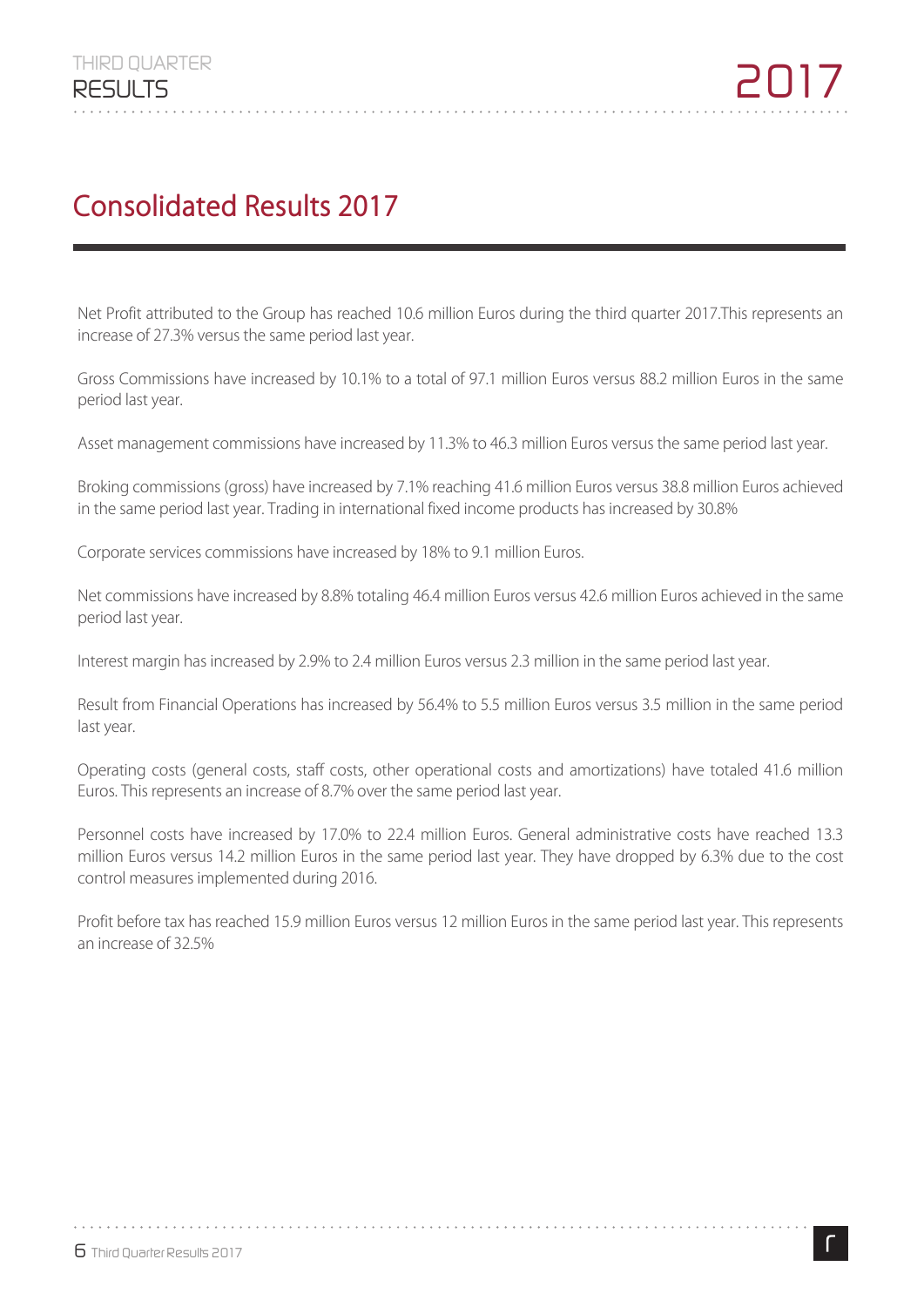### **Consolidated Results 2017**

| <b>ASSETS</b>                                                   | 30 2017   | 302016           | %        |
|-----------------------------------------------------------------|-----------|------------------|----------|
| Thousand of euros                                               |           |                  |          |
| Interest and similar income                                     | 990       | 774              | 27.9%    |
| Interest expense and similar charges                            | $-155$    | -75              | 106.7%   |
| Net Interest Income                                             | 835       | 699              | 19.5%    |
| Return on equity instruments                                    | 81        | 80               | 1.3%     |
| Profit (loss) of entities accounted for using the equity method | 0         | $-24$            |          |
| Fee and commission income                                       | 30,347    | 28,349           | 7.0%     |
| Fee and commission expenses                                     | $-15,541$ | $-14,484$        | 7.3%     |
| Gains or losses on financial assets and liabilities (net)       | 1,314     | 1,138            | 15.5%    |
| Exchange differences (net)                                      | 705       | 817              | $-13.7%$ |
| Other operating income                                          | 30        | 45               | $-33.3%$ |
| Other operating expenses                                        | $-645$    | $-425$           | 51.8%    |
| <b>Gross Margin</b>                                             | 17,126    | 16,195           | 5.7%     |
| Administrative expenses:                                        | $-11,459$ | $-10,959$        | 4.6%     |
| a) Personnel expenses                                           | $-7,241$  | $-6,636$         | 9.1%     |
| b) Other administrative expenses                                | $-4,218$  | $-4,323$         | $-2.4%$  |
| Depreciation and amortisation                                   | $-1,205$  | $-1,212$         | $-0.6\%$ |
| Provision expenses (net)                                        | $\Omega$  | $\Omega$<br>.    |          |
| Impairment losses on financial assets (net)                     |           | 97               | -99%     |
| <b>Operating Profit</b>                                         | 4,463     | 4,121            | 37.1%    |
| Loss by deterioration rest of assets (net)                      | $\Omega$  | $\Omega$         |          |
| Gains of susp. assets not clasif. for sale                      | $\Omega$  | $\Omega$         |          |
| Profit Before tax                                               | 4,463     | 4,121            | 8.3%     |
| Tax on profit                                                   | $-1,270$  | $-1,318$         | $-3.6%$  |
| <b>CONSOLIDATED PROFIT FOR THE YEAR</b>                         | 3,193     | 2,803            | 13.9%    |
| Profit attributed to minority interests                         | $-60$     | $\boldsymbol{0}$ |          |
| Profit attributed to the parent                                 | 3,253     | 2,803            | 16.1%    |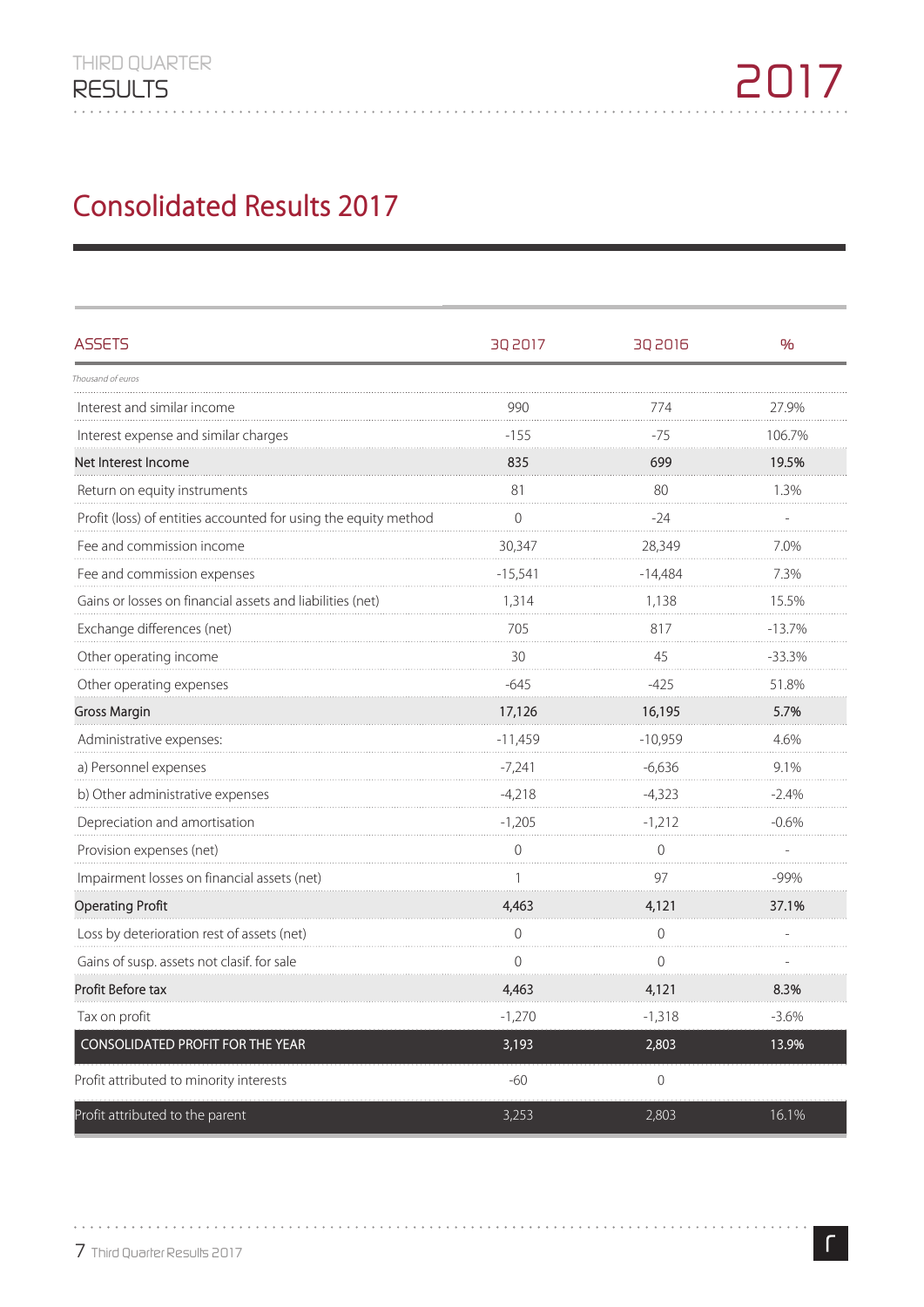#### **Third Quarter (July-September) Consolidated Results 2017**

Renta 4 Banco has achieved in the third quarter 2017 a Net Profit of 3.2 million Euros versus 2.8 million Euros in the same period 2016.This represents an increase of 13.9%.

Gross commissions during the quarter (commissions received plus company results based on participation method and other products from operations) have increased by 7.1% to a total of 30.4 million Euro versus 28.4 million Euros achieved in the same period last year.

Asset management revenues have performed strongly and have increased by 19.5% to 16.1 million Euros versus 13.5 million in the same period last year.

Gross commissions on the broking activity have dropped by 5.4% reaching a total of 11.2 million Euros during the period versus 11.8 million Euros in 2016. This drop is mainly due to a smaller volume traded in derivatives contracts.

Corporate Services commissions have increased 0. 6% to 3.1 million Euros.

Net commissions have increased by 6.8% to 14.8 million Euros during the quarter versus the same period last year.

Financial margin has increased by 15.5% to 1.3 million Euros versus 1.1 million Euros in the same period last year

Operating costs (general costs, staff costs, other operating costs plus amortizations) have increased by 5.7% to 13.3 million Euros versus the same period last year.

Staff costs have increased by 9.1% to 7,241 million Euros. General administrative costs have dropped by 2.4% to 4,218 million Euros versus 4,323 million Euros in the same period last year.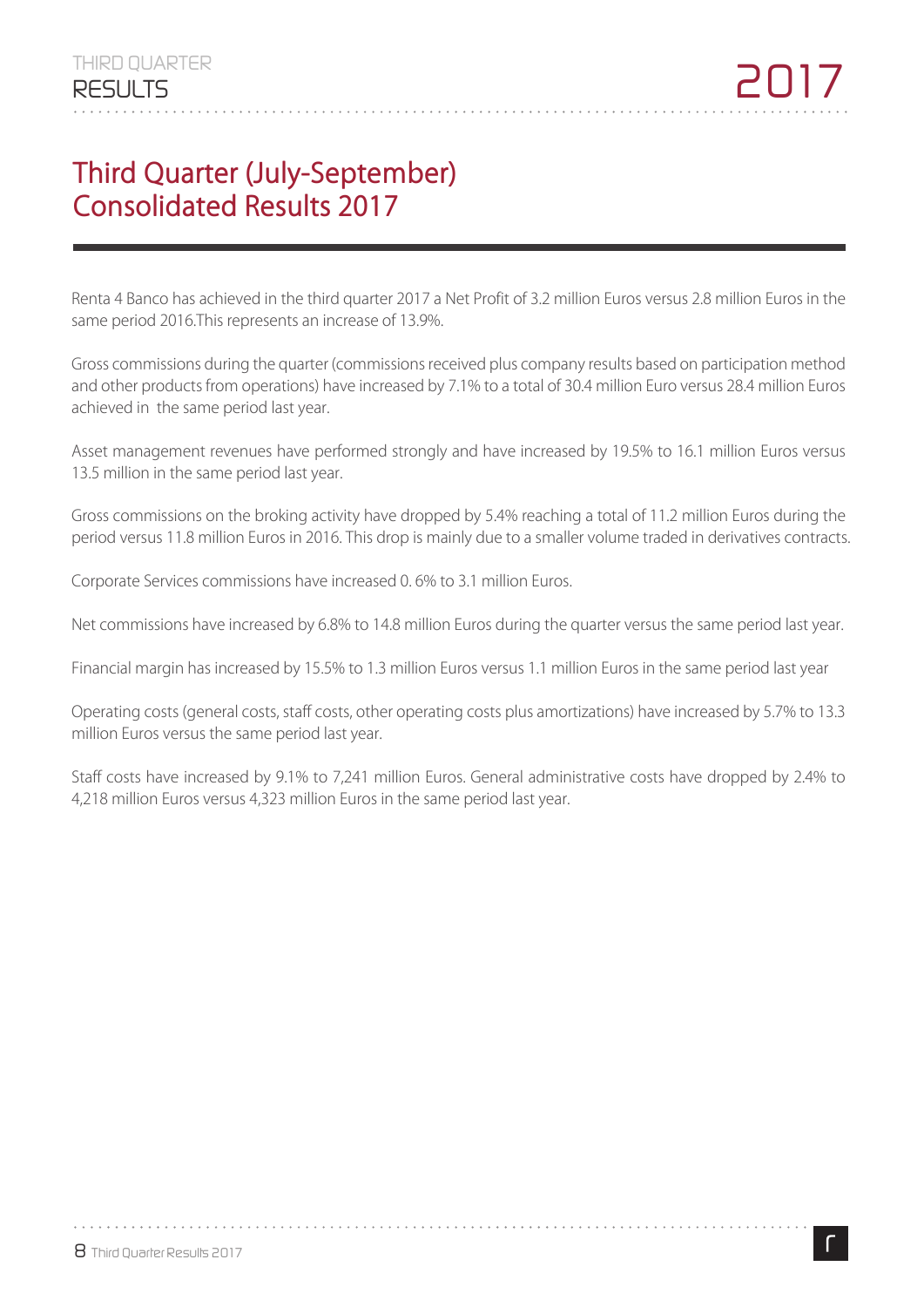### **Economic and Financial outlook**

Third quarter result for the year 2017 and in particular the positive trend in the increase in assets within our proprietary network confirm the capacity of Renta 4 Banco to achieve a constant level of growth in the forthcoming quarters.

Under a scenario of constant challenges, accentuated by the digital transformation and regulatory requirements, Renta 4 Banco continues to strive on a model based upon client relationship management and innovation as a base for a high added value proposition to savers.

In the same way we pursue our goal of profitable growth, a high solvency ratio and a strong return on capital which may allow us to progressively increase the dividend yield to shareholders.

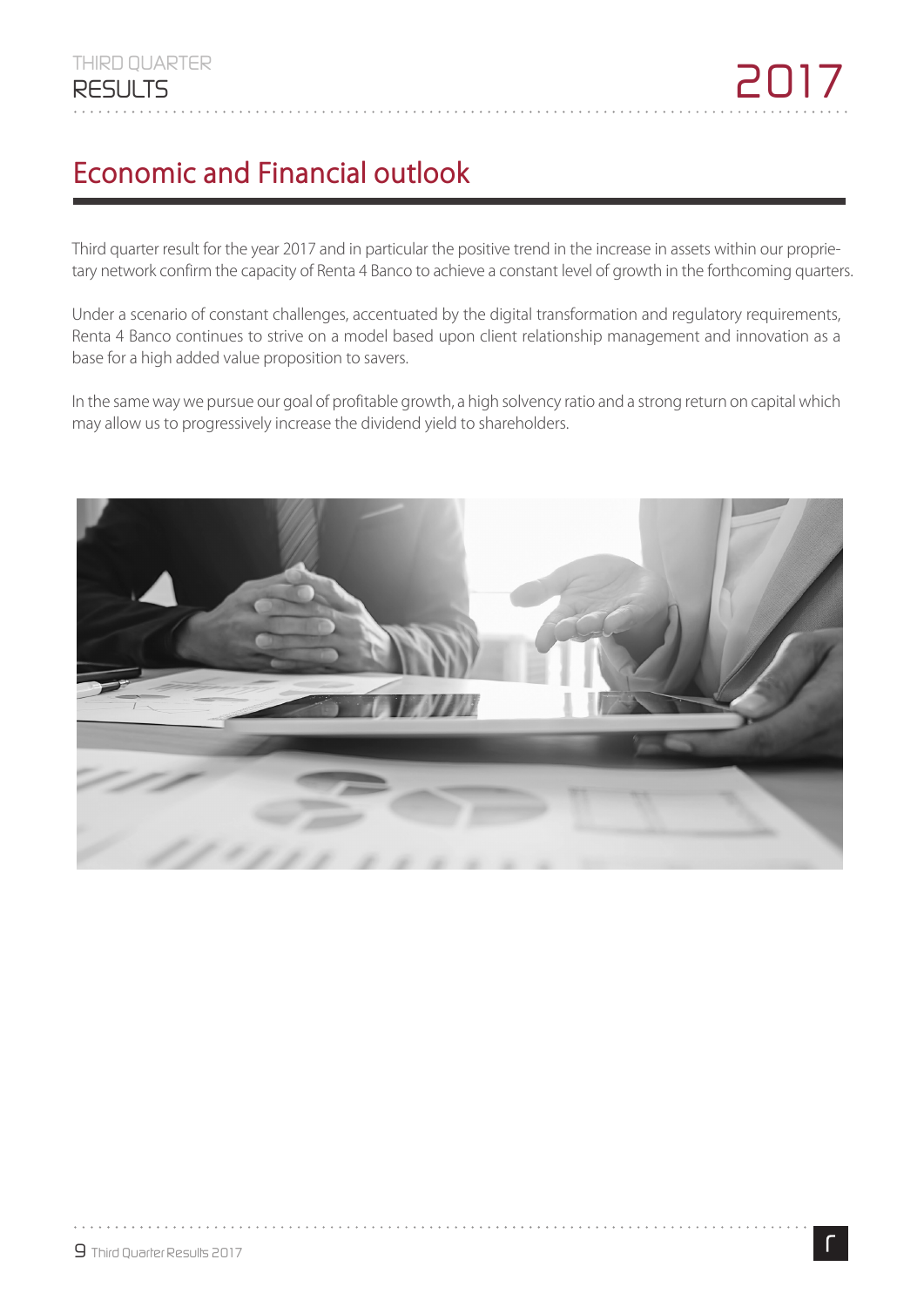### **Consolidated Balance Sheet**

| <b>ASSETS</b>                                                  | 30/09/2017   | 31/12/2016 |
|----------------------------------------------------------------|--------------|------------|
|                                                                |              |            |
| 1. Cash and balances with central banks                        | 9,085        | 10,972     |
| 2. Financial assets held for trading                           | 6,177        | 7,379      |
| 3. Other financial assets at fair value through profit or loss |              |            |
| 4. Available-for-sale financial assets                         | 595,573      | 565,528    |
| 5. Debt securities                                             | 508,818      | 549,205    |
| 6. Held -to-maturity investments                               |              |            |
| 7. Ajustes a activos financieros por macro-coberturas          |              |            |
| 8. Hedging derivatives                                         |              |            |
| 9. Non-current assets held for sale                            |              |            |
| 10. Investments                                                | $\Omega$     | 286        |
| a) Associates                                                  | $\mathbf{0}$ | 286        |
| b) Jointly controlled entities                                 |              |            |
| 11. Insurance contracts linked to pensions                     |              |            |
| 12. Reinsurance assets                                         |              |            |
| 13. Property and equipment:                                    | 40,070       | 40,490     |
| a) For own use                                                 | 36,214       | 36,538     |
| b) Investment properties                                       | 3,856        | 3,952      |
| 14. Intangible assets                                          | 17,413       | 17,567     |
| a) Goodwill                                                    | 15,291       | 15,291     |
| b) Otro intangible assets                                      | 2,122        | 2,276      |
| 15. Tax assets                                                 | 1,227        | 2,975      |
| a) Current                                                     | $\mathbf 0$  | $\Omega$   |
| b) Deferred                                                    | 1,227        | 2,975      |
| 16. Other assets                                               | 962          | 716        |
| <b>TOTAL ASSETS</b>                                            | 1,179,325    | 1,195,118  |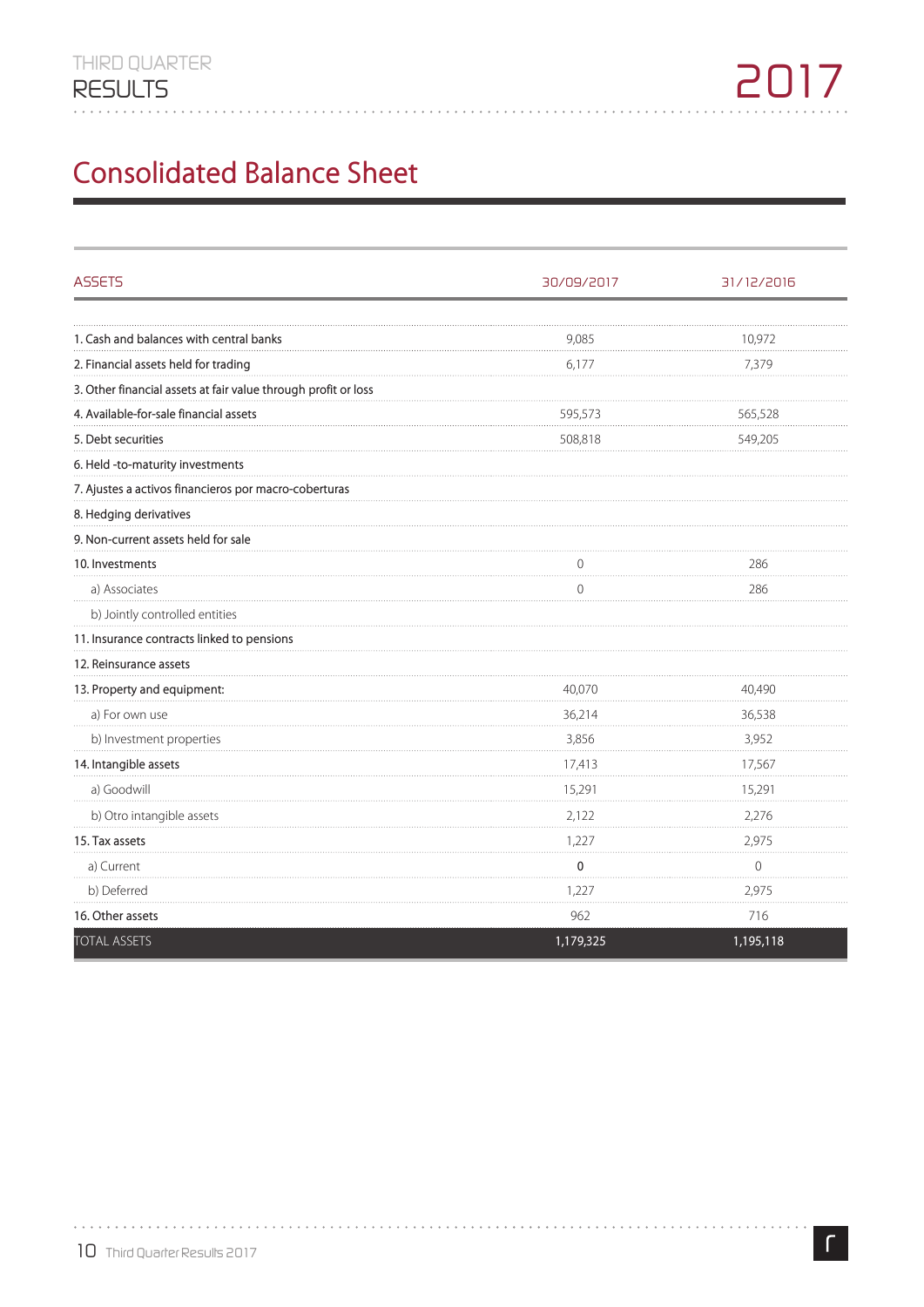### **Consolidated Balance Sheet**

| <b>TOTAL EQUITY AND LIABILITIES</b>                                                       | 30/09/2017     | 31/12/2016   |
|-------------------------------------------------------------------------------------------|----------------|--------------|
| Thousand of euros                                                                         |                |              |
| <b>TOTAL LIABILITIES</b>                                                                  | 1,080,898      | 1,104,612    |
| 1. Financial liabilities held for trading                                                 | 177            | 4,205        |
| 2. Other financial liabilities at fair value through profit or loss                       |                |              |
| 3. Financial liabilities at amortized cost                                                | 1,050,280      | 1,092,883    |
| 4. Changes in the fair value of hedged items in portfolio hedges of interest<br>rate risk |                |              |
| 5. Hedging derivatives                                                                    |                |              |
| 6. Liabilities associated with non-current assets held for sale                           |                |              |
| 7. Liabilities under insurance contracts                                                  |                |              |
| 8. Provisions                                                                             | 500            | 700          |
| 9. Tax liabilities                                                                        | 6,150          | 4,533        |
| a) Current                                                                                | 3,897          | 3,077        |
| b) Deferred                                                                               | 2,253          | 1,456        |
| 10. Fondo de la obra social (sólo Cajas de Ahorro y Cooperativas de<br>crédito)           |                |              |
| 11. Other liabilities                                                                     | 3,471          | 2,291        |
| 12. Cash                                                                                  |                |              |
| <b>EQUITY</b>                                                                             | 98,427         | 90,506       |
| <b>OWN FUNDS</b>                                                                          | 95,732         | 89,100       |
| 1. Capital or endowment fund                                                              | 18,312         | 18,312       |
| a) Issued capital                                                                         | 18,312         | 18,312       |
| b) Less: uncalled capital                                                                 |                |              |
| 2. Share premium                                                                          | 8,496          | 8,496        |
| 3. Reserves                                                                               | 58,920         | 54,782       |
| 4. Other equity instruments                                                               | $\overline{0}$ | $\mathbf{0}$ |
| 5. Less: Treasury shares                                                                  | 594            | 370          |
| 6. Profit (loss) attributable to the parent                                               | 10,598         | 12,045       |
| 7. Less: Dividends and remuneration                                                       | $\overline{0}$ | $-4,165$     |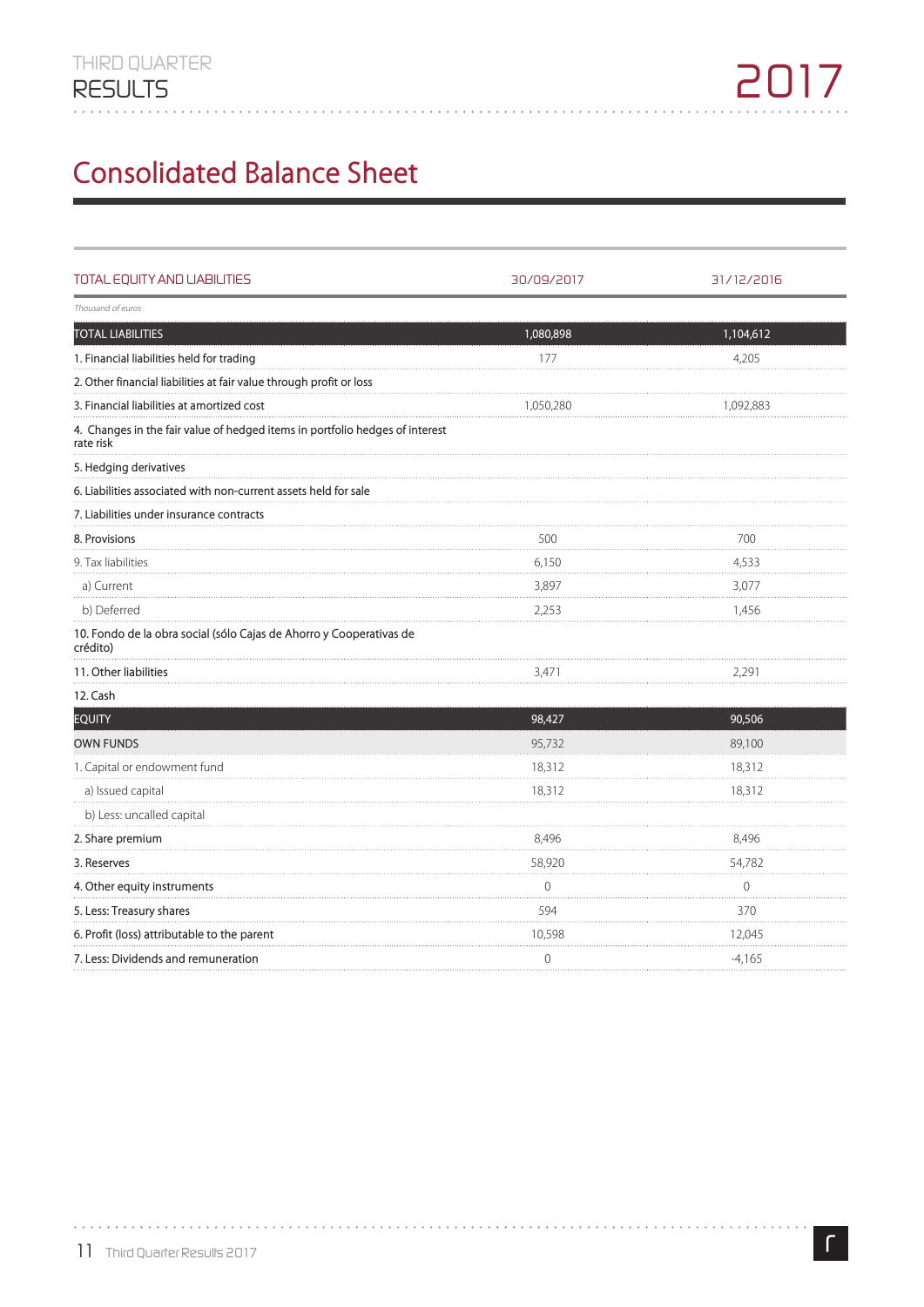## **Consolidated Balance Sheet**

| <b>TOTAL EQUITY AND LIABILITIES</b>                | 30/09/2017 | 31/12/2016 |
|----------------------------------------------------|------------|------------|
| Thousand of euros                                  |            |            |
| <b>VALUATION ADJUSTMENTS</b>                       | 1,924      | 381        |
| 1. Available-for-sale financial assets             | 2,459      | 377        |
| 2. Cash flow hedges                                |            |            |
| 3. Hedges in net investments in foreign operations |            |            |
| 4. Exchange differences                            | -535       |            |
| 5. Non-current assets held for sale                |            |            |
| 6. Companies accounted using the equity method     |            |            |
| 7. Other valuation adjustments                     |            |            |
| TOTAL EQUITY ATTRIBUTABLE TO THE PARENT            | 97,656     | 89,481     |
| <b>MINORITY INTERSTS</b>                           | 771        | 1.025      |
| 1. Valuation adjustments                           |            |            |
| 2. Others                                          | 771        | 1,025      |
| TOTAL EQUITY AND LIABILITY                         | 1,179,325  | 1,195,118  |